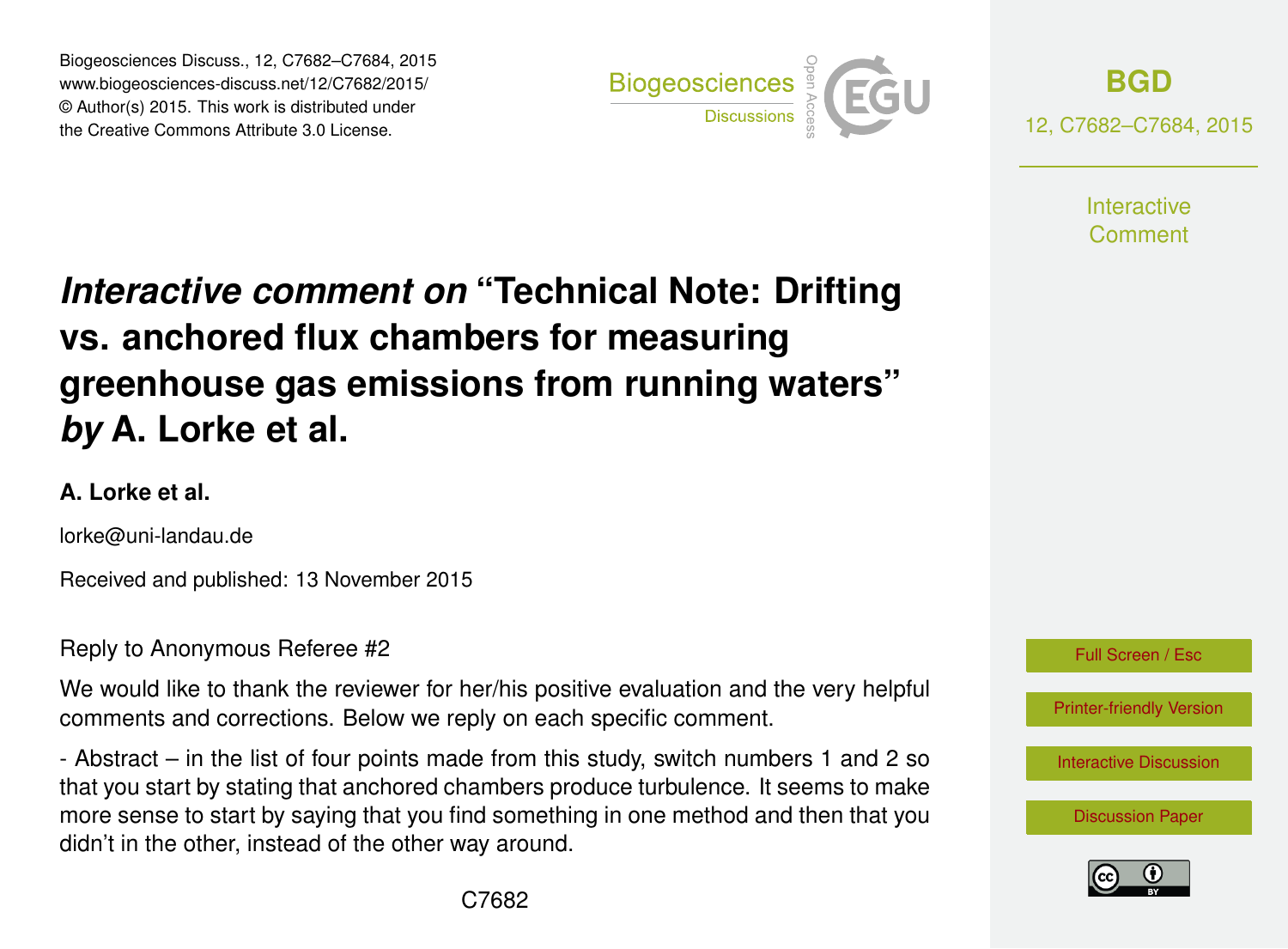Reply: We agree and would change the abstract accordingly.

- P14622, L19-22 – I am not sure if this sentence regarding microbubbles fits here, especially since the papers you cited refer to lakes. Perhaps you can be clearer with what you are trying to convey with this point and you could use Beaulieu 2012 as a better reference for elevated kCH4 in rivers.

Reply: What we are trying to convey here is, that gas exchange velocities which were obtained for CO2 may not be representative for CH4. Therefore, method are needed, which allow for direct and gas-specific flux measurements, including bubble-mediated fluxes. Such methods include chamber deployments. We would make this point more clear in a revised version of the manuscript revise the references.

- P14623, L8 – Vachon et al. 2010 also discusses turbulence bias of chambers

Reply: We relate our findings to the study of Vachon (which refers to lakes and reservoirs) in the discussion section.

P14624, L6-7 – Change 'produced' to 'produce' and add a question mark at the end of the question.

Reply: We will correct this.

- P14624, L8 – More details should be give about the size or stream order of the 9 rivers, especially since Hotchkiss et al 2015 just found that CO2 emissions change with size of streams. This new article should be cited and discussed in your manuscript. (Hotchkiss, E. R., Hall Jr, R. O., Sponseller, R. A., Butman, D., Klaminder, J., Laudon, H., ... & Karlsson, J. (2015). Sources of and processes controlling CO2 emissions change with the size of streams and rivers. Nature Geoscience, 8(9), 696-699.)

Reply: The discharge at our study sites varied between 0.6-1.4 mˆ3/s (data set A), 7.7- 12.8 mˆ3/s (data set B), 0.1-7.6 mˆ3/s (data set C). We would add these information to Table 2. We will add a brief discussion of our findings in relation to the new article.

## **[BGD](http://www.biogeosciences-discuss.net)**

12, C7682–C7684, 2015

**Interactive Comment** 



[Printer-friendly Version](http://www.biogeosciences-discuss.net/12/C7682/2015/bgd-12-C7682-2015-print.pdf)

[Interactive Discussion](http://www.biogeosciences-discuss.net/12/14619/2015/bgd-12-14619-2015-discussion.html)

[Discussion Paper](http://www.biogeosciences-discuss.net/12/14619/2015/bgd-12-14619-2015.pdf)